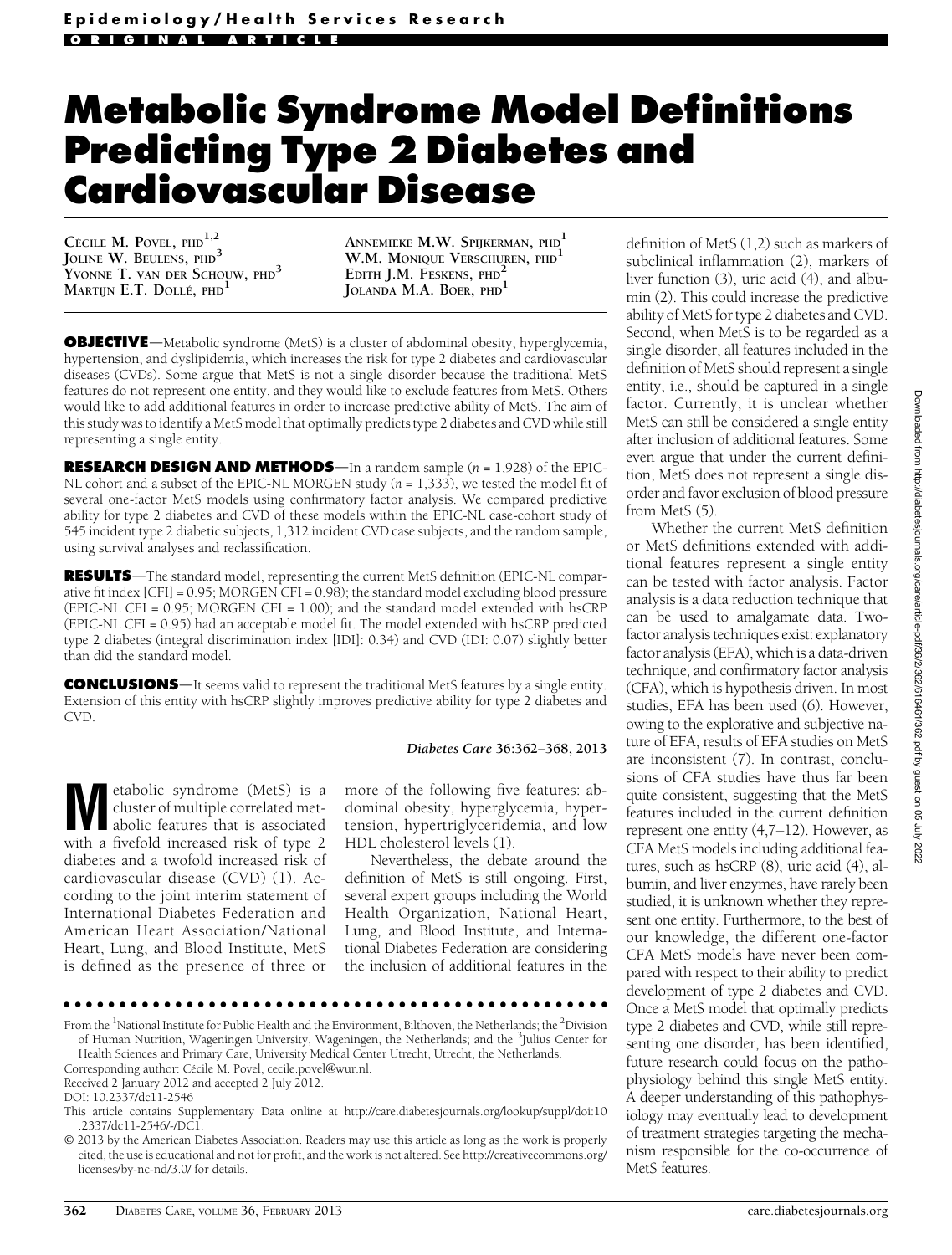The first aim of this paper was to test whether the traditional MetS features represent a single entity and if so, whether this was still the case after inclusion of novel MetS features. The second aim was to identify a MetS model that best predicts type 2 diabetes and CVD while still representing a single entity.

## RESEARCH DESIGN AND **METHODS**

# EPIC-NL: study design

The European Investigation into Cancer and Nutrition (EPIC)-NL cohort consists of the two Dutch contributions to the EPIC project: the Prospect cohort and the Monitoring Project on Risk Factors for Chronic Diseases (MORGEN) cohorts. Both cohorts were initiated in 1993 and combined into the EPIC-NL study. The study design of this combined cohort has previously been described in detail (13). In brief, Prospect is a prospective cohort study among 17,357 women aged 49–70 years who participated in the breast cancer screening between 1993 and 1997. The MORGEN cohort consists of 22,654 men and women aged 20–59 years recruited from three Dutch towns (Amsterdam, Doetinchem, and Maastricht). From 1993 to 1997, each year a new random sample of ~5,000 individuals was examined for the MORGEN cohort. Both studies complied with the Declaration of Helsinki. The Prospect-EPIC study was approved by the institutional review board of the University Medical Center Utrecht, and the MORGEN project was approved by the medical ethics committee of TNO, the Netherlands (13).

## Study population

Analyses were performed in two subsets composed of EPIC-NL participants, in whom all MetS features were measured: the EPIC-NL case-cohort study (13) and a subset of EPIC-NL MORGEN participants (14).

The EPIC-NL case-cohort study consists of a subcohort, i.e., 6.5% baseline random sample of the total EPIC-NL study ( $n = 2,604$ ), all incident diabetes cases  $(n = 924)$ , and all incident CVD cases ( $n = 2,030$ ). By virtue of the random selection of a subcohort and use of the appropriated statistics for this type of research design, the results are expected to be generalizable to the entire cohort (15). In the EPIC-NL case-cohort study, blood status was nonfasting and glucose status was assessed with  $HbA_{1c}$ . In addition to information on traditional MetS features, information on nontraditional MetS features, such as high-sensitivity C-reactive protein (hsCRP), was available.

The EPIC-NL MORGEN subset was used as a replication sample for the analysis on model fit. This subset consists of 1,379 nondiabetic participants, who indicated that their last meal was on the day before blood sampling. In contrast to the EPIC-NL case-cohort study, plasma glucose was measured instead of  $HbA_{1c}$ , while information on nontraditional MetS features was not available.

Participants with missing blood samples (157 participants in the random sample, 174 incident CVD case subjects, and 66 incident type 2 diabetes case subjects), participants who were taking glucose-lowering or blood pressure– lowering medication (282 participants in the random sample, 409 incident CVD case subjects, and 279 incident type 2 diabetes case subjects and 46 participants of the MORGEN subset) or participants with missing values for one of the MetS or MetS-related features (237 participants in the random sample, 34 incident diabetes case subjects, and 135 incident CVD case subjects) were excluded [\(Supple](http://care.diabetesjournals.org/lookup/suppl/doi:10.2337/dc11-2546/-/DC1)[mentary Fig. 1\)](http://care.diabetesjournals.org/lookup/suppl/doi:10.2337/dc11-2546/-/DC1). Subjects with missing blood samples were on average 2.4 years older and had a 1.1 kg/m<sup>2</sup> higher BMI than those without missing blood samples. Age and BMI were similar between subjects with and without missing values for one of the MetS or MetS-related features. Finally, the EPIC-NL case-cohort study consisted of 545 incident diabetes case subjects, 1,312 incident CVD case subjects, and 1,928 participants in the random sample. Of the random-sample participants, 53 were incident type 2 diabetes case subjects and 88 were incident CVD case subjects. An overlap between the case set and the random sample is a design feature of a case-cohort study. For the risk prediction analyses, prevalent type 2 diabetes and CVD case subjects were excluded from the random sample. The EPIC-NL MORGEN subset consisted of 1,333 participants, including 133 participants who were also included in the EPIC-NL case-cohort study.

## Ascertainment of diabetes in EPIC-NL

The ascertainment and verification of diabetes cases has previously been described in detail (16). In short, diabetes was ascertained via self-report, a urinary glucose strip test, and linkage to registers of hospital discharge diagnoses.

Self-reported diabetes status was assessed in the baseline questionnaire and in two follow-up questionnaires, which were sent out at regular intervals of 3–5 years. For Prospect participants only, a urinary glucose strip was sent out with the first follow-up questionnaire. Follow-up by linkage to registers of hospital discharge diagnoses was completed on 1 January 2006. Potential cases were verified against participants' general practitioner or pharmacist information. Only verified type 2 diabetes cases were included.

## Ascertainment of CVD in EPIC-NL

Data on CVD morbidity were obtained through linkage with the national medical registry. Vital status was obtained through linkage with the municipal population registries. Subsequently, primary and secondary causes of death were obtained through linkage with Statistics Netherlands. Follow-up was completed on 1 January 2006. Coronary heart disease (CHD) was coded with ICD-9 codes (410–414) or with ICD-10 codes (I20– I25), and cerebrovascular accident (CVA) was coded with ICD-9 codes (430–434 and 436) or with ICD-10 codes (I60–I66). CVD was defined as the presence of CHD, CVA, or both (17).

## Baseline measurements in EPIC-NL

The study protocol of the EPIC-NL MORGEN study and the study protocol of the EPIC-NL Prospect study were essentially similar. At baseline, a physical examination was performed and nonfasting blood samples were drawn. Furthermore, a general questionnaire and a Food Frequency Questionnaire (FFQ) were filled out by each participant (13).

The protocol for the anthropometric measurements and the blood sampling protocol were identical for the EPIC-NL Prospect and the EPIC-NL MORGEN studies. Waist circumference and height were measured to the nearest 0.5 cm. Body weight was measured with light indoor clothing without shoes on to the nearest 100 g. During the physical examination, systolic and diastolic blood pressure measurements were performed twice in the supine position on the right arm using a Boso Oscillomat (Bosch & Son, Jungingen, Germany) (Prospect) or twice on the left arm using a random zero sphygmomanometer (MORGEN). The mean of the two measurements was taken. Blood levels of established biochemical parameters were measured in EDTA or citrate plasma.  $HbA_{1c}$  was measured in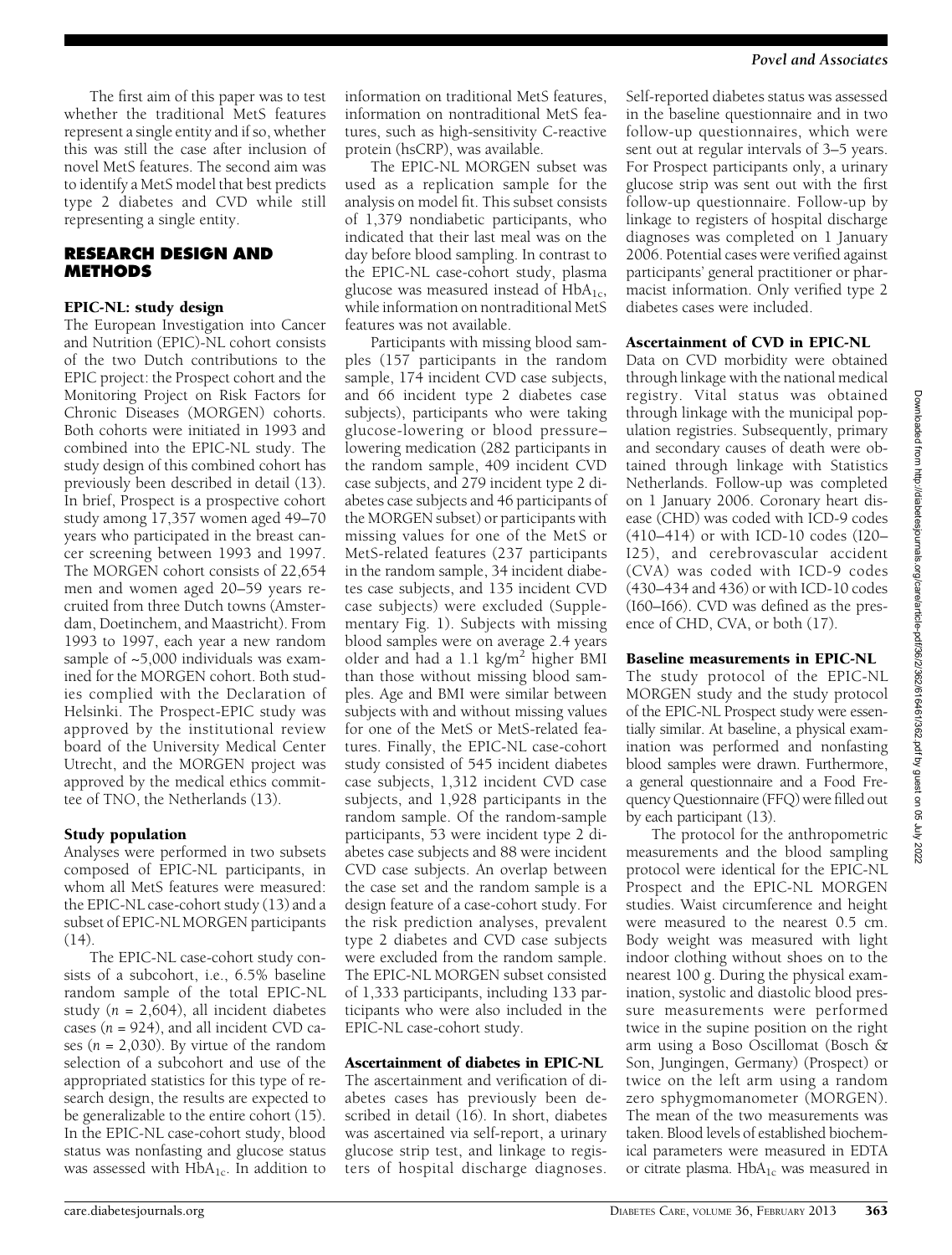#### Factor analysis on metabolic syndrome

erythrocytes using an immunoturbidimetric latex test. HDL was measured with a homogeneous assay with enzymatic end point. Triglycerides, alanine aminotransferase (ALT), aspartate aminotransferase (AST),  $\gamma$ glutamyltransferase (GGT), uric acid, and glucose were measured using enzymatic methods, whereas hsCRP was measured with a turbidimetric method. Albumin was measured using a colorimetric method (Jaffe method). These assays were all performed on an autoanalyzer (LX20; Beckman Coulter, Mijdrecht, the Netherlands) (13,14).

Data on smoking habits, educational level, self-reported medication use, physical activity, and alcohol intake were obtained by general questionnaires and an FFQ. Physical activity was categorized by calculating the Cambridge physical activity score (18).

#### **Statistics**

Triglycerides, hsCRP, ALT, AST, and GGT were log transformed to improve normality. Using CFA, we designed several second-order one-factor MetS models based on the MetS model of Shen et al. (9) consisting of three levels: a single MetS factor; several first-order factors (e.g., lipids), which defined the single MetS factor; and some second-order factors (e.g., triglycerides and HDL cholesterol), which defined the first-order factors. We designed the following one-factor MetS models: model 1, a standard MetS model, based on the current definition of MetS (1), including the traditional MetS features, i.e., waist circumference, triglycerides, HDL cholesterol, systolic blood pressure, diastolic blood pressure, and as marker of glucose status, either  $HbA_{1c}$ or glucose (Fig. 1A and B); model 2, a standard MetS model excluding the blood pressure factor; and model 3, a standard MetS model extended with an hsCRP factor (Fig. 1C), an albumin factor, a uric acid factor, or a liver enzymes factor. The liver enzymes factor was a first-order factor defined by the second-order factors ALT, AST, and GGT. In all models, the factor variance of the MetS factor, the factor loading of triglycerides, and the factor loading of systolic blood pressure were fixed to 1. For model 3, the MetS model excluding blood pressure, not enough df were available to calculate model fit. Therefore, the error variance of the factor with the highest factor loading (waist circumference) was fixed to 1 for the model fit calculations of this model.

Model fit of MetS models composed of traditional MetS features was calculated in the random sample of EPIC-NL and in the EPIC-NL MORGEN subset. Model fit of MetS models including nontraditional features was calculated only in the random sample of EPIC-NL. We compared the model fit of all alternative MetS models with the model fit of the standard one-factor MetS model (model 1). Factor loadings and SEs were obtained using the maximum likelihood method. The  $\chi^2$ test, the comparative fit index (CFI), the standardized root means square residual (SRMR), and the root mean square error of approximation (RMSEA) were used to assess model fit. Models with RMSEA  $>0.10$ , CFI <0.95, or SRMR  $>0.08$ were rejected (19). The  $\chi^2$  difference test was used to compare model fit across different models.

For MetS models with an acceptable model fit, we compared the predictive ability of the factor scores for incidence of type 2 diabetes, CVD, CHD, and CVA in the EPIC-NL case-cohort study. We calculated the factor scores using the factor score coefficients of the different MetS features extracted by the regression method from the random sample. All factor score coefficients were standardized to the means and SEs of the MetS features in the random sample. For all



Figure 1—A: The standard second-order one-factor MetS model in the random sample of EPIC-NL. B: The standard second-order one-factor MetS model in the subset of the MORGEN study. C: The standard second-order one-factor MetS model extended with hsCRP in the random sample of EPIC-NL. Data are presented as factor loading (SE). All factor loadings are significant ( $P < 0.05$ ). The first-order factors are waist circumference (WC), lipids, HbA<sub>1c</sub>, FPG, and blood pressure. The second-order factors are triglyceride (TG), HDL, systolic blood pressure (SBP), and diastolic blood pressure (DBP).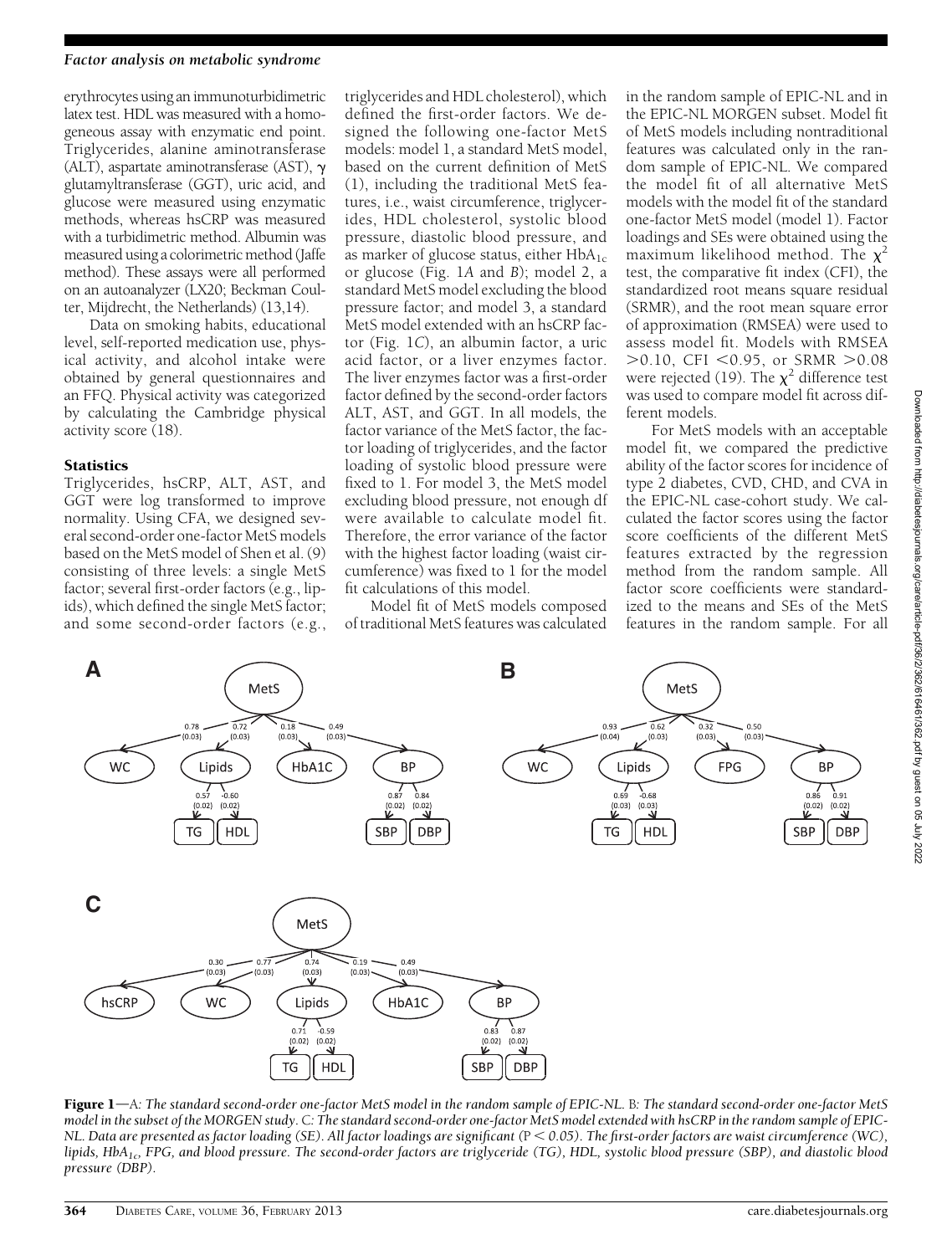factor scores, we calculated Cox proportional hazard ratios (HRs), C statistics, and integral discrimination indices (IDIs) for incidence of type 2 diabetes, CVD, CHD, and CVA.

HRs were adjusted for the overrepresentation of cases in the case-cohort study with a pseudolikelihood method (20), whereas IDIs and C statistics were adjusted for this overrepresentation by inverse probability weighing. HRs were calculated per SD of the factor score and adjusted for age, sex, cohort, smoking (current, former, and never), educational level, Cambridge physical activity index, and alcohol intake. The change in C statistics and the IDIs were used to compare predictive ability of the standard MetS model, model 1, with the alternative models. The C statistic is equivalent to the probability that the predicted risk is higher for a case than for a noncase subject  $(21)$ . The IDI can be viewed as the difference in the proportion of variance explained by two models (22). Model calibration was tested by the Hosmer-Lemeshow  $\chi^2$  test.

CFA analyses were performed in MPLUS, sixth edition (Muthén & Muthén,

Los Angeles, CA). HRs, C statistics, and IDIs were calculated in SAS version 9.2 (SAS Institute, Cary, NC).

RESULTS-Baseline characteristics of the study population are provided in Table 1. Participants in the EPIC-NL casecohort study were on average 51.8 years old, and 28.5% was male. MetS prevalence was higher in incident diabetes case subjects (70.5%) and incident CVD case subjects (38.6%) than in the random sample (21.2%). In the MORGEN subset, participants were on average 39.1 years old, and 50.5% was male. MetS prevalence was somewhat lower (14.9%) than in the random sample of EPIC-NL (21.2%).

The standard one-factor MetS model (model 1) (Fig. 1A and B), which is based on the current definition of MetS, had an acceptable model fit with a CFI of 0.95 (Table 2). Other one-factor MetS models with a good model fit were the MetS model excluding blood pressure (model 2) and the MetS model extended with hsCRP (model 3) (Fig. 1C). The CFIs of one-factor MetS models extended with uric acid, liver enzymes, or albumin were  $<$  0.95, indicating that their model fit was unacceptable. These extended MetS models also did not fit well after the exclusion of the blood pressure factor (data not shown). Compared with the standard MetS model (model 1), the standard MetS model excluding blood pressure (model 2) fitted better, whereas the model extended with hsCRP (model 3) fitted worse.

HRs for type 2 diabetes (HR 2.71 [95% CI 2.30–3.18]) and CVD (1.25  $[1.13-1.39]$ ) were lowest in the MetS model excluding blood pressure (model 2), whereas they were highest in the MetS model extended with hsCRP (type 2 diabetes HR 3.94 [3.28–4.74]; CVD 1.28 [1.16–1.42]) (Table 3). HRs were essentially similar after additional adjustment for fiber and energy intake (data not shown). Of all MetS models, the model extended with hsCRP (model 3) predicted type 2 diabetes, CHD, CVA, and CVD the best (type 2 diabetes C index 0.8013; CVD C index 0.6352). For all models, the Hosmer-Lemeshow test was not significant, indicating a good calibration.

| Table 1-Baseline characteristics of the EPIC-NL study |  |  |
|-------------------------------------------------------|--|--|
|                                                       |  |  |

|                                       |                        | Subset of              |                          |                     |
|---------------------------------------|------------------------|------------------------|--------------------------|---------------------|
|                                       | Random sample          | Type 2 diabetes        | <b>CVD</b>               | EPIC-MORGEN         |
| п                                     | 1,928                  | 545                    | 1,312                    | 1,333               |
| Sex, $%$ men $(n)$                    | 25.9 (500)             | 27.2 (148)             | 33.5(440)                | 50.5(673)           |
| Age (years)                           | 48.9(11.7)             | 55.7(7.3)              | 55.0 (8.9)               | 39.1(10.6)          |
| Waist circumference (cm)              | 85.5(11.4)             | 96.7(11.5)             | 89.6 (12.0)              | 86.5(12.6)          |
| BMI $(kg/m2)$                         | 25.8(3.9)              | 29.5(4.5)              | 26.6(4.0)                | 25.2(4.0)           |
| $HbA_{1c}$ (%)                        | 5.40(0.61)             | 6.33(1.30)             | 5.64(0.83)               |                     |
| Plasma glucose (mmol/L)               |                        |                        |                          | 5.31(0.97)          |
| HDL cholesterol (mmol/L)              | 1.28(0.34)             | 1.05(0.26)             | 1.18(0.32)               | 1.32(0.36)          |
| Triglyceride (mmol/L)                 | 1.31 $(0.92 - 1.94)^a$ | $2.01 (1.40 - 2.74)^a$ | $1.54$ $(1.12 - 2.27)^a$ | $0.94(0.69 - 1.40)$ |
| Systolic blood pressure (mmHg)        | 124.8(17.7)            | 137.3 (22.0)           | 134.8(21.1)              | 118.7(15.6)         |
| Diastolic blood pressure (mmHg)       | 77.3 (10.2)            | 82.9 (10.9)            | 81.4(11.3)               | 77.5(10.3)          |
| MetS prevalence, % (n) <sup>a,b</sup> | 21.2 (409)             | 70.5(384)              | 38.6 (506)               | 14.9 (199)          |
| $h$ s $CRP$ $(mg/L)$                  | $1.22(0.57 - 2.67)$    | $2.50(1.15 - 4.75)$    | $1.74(0.81 - 3.53)$      |                     |
| ALT (IU/L)                            | $14.5(11.9-18.4)$      | $16.8(13.2 - 22.7)$    | $14.6(11.9-18.8)$        |                     |
| AST (IU/L)                            | $20.0(17.4 - 23.5)$    | $20.9(17.5 - 25.5)$    | $20.1(17.5-24.1)$        |                     |
| GGT (IU/L)                            | $20.7(16.5-28.1)$      | $28.5(22.6 - 40.2)$    | 24.4 (19.2-33.1)         |                     |
| Albumin (g/L)                         | 38.9(4.9)              | 37.7(4.8)              | 38.2 (4.9)               |                     |
| Uric acid (mmol/L)                    | 258.5(67.7)            | 284.9 (70.4)           | 269.0 (70.9)             |                     |
| Camebridge physical activity index    | 2.8(1.0)               | 2.7(1.1)               | 2.7(1.1)                 | 2.6(1.1)            |
| Current smokers, % (n)                | 32.2(620)              | 29.3(158)              | 42.7 (556)               | 51.9 (686)          |
| Alcohol abstainers, % (n)             | 9.5(176)               | 11.2(59)               | 6.5(83)                  | 13.9 (184)          |
| Alcohol $(g/day)^c$                   | 12.3(15.5)             | 9.5(13.8)              | 12.6(16.5)               | 17.9(23.0)          |
| Highly educated, % $(n)^d$            | 21.6(412)              | 9.5(51)                | 14.5 (189)               | 18.6 (248)          |

Data are presented as means (SD) or median (25th–75th percentile) unless otherwise indicated. Subjects with blood pressure–lowering or glucose-lowering medication are excluded. <sup>a</sup>Nonfasting values. <sup>b</sup>MetS is defined as having three or more of the following features: hyperglycemia, HbA<sub>1c</sub> ≥5.7% (33) or fasting plasma glucose ≥5.6 mmol/L; abdominal obesity, men ≥102 cm, women ≥88 cm; low HDL cholesterol, men <1.0 mmol/L, women <1.3 mmol/L; nonfasting hypertriglyceridemia ≥2.5 mmol/L (34) or fasting hypertriglyceridemia, ≥1.7 mmol/L; and hypertension, ≥130/85 mmHg. <sup>c</sup>Among alcohol users. <sup>d</sup>People who completed higher vocational education or university.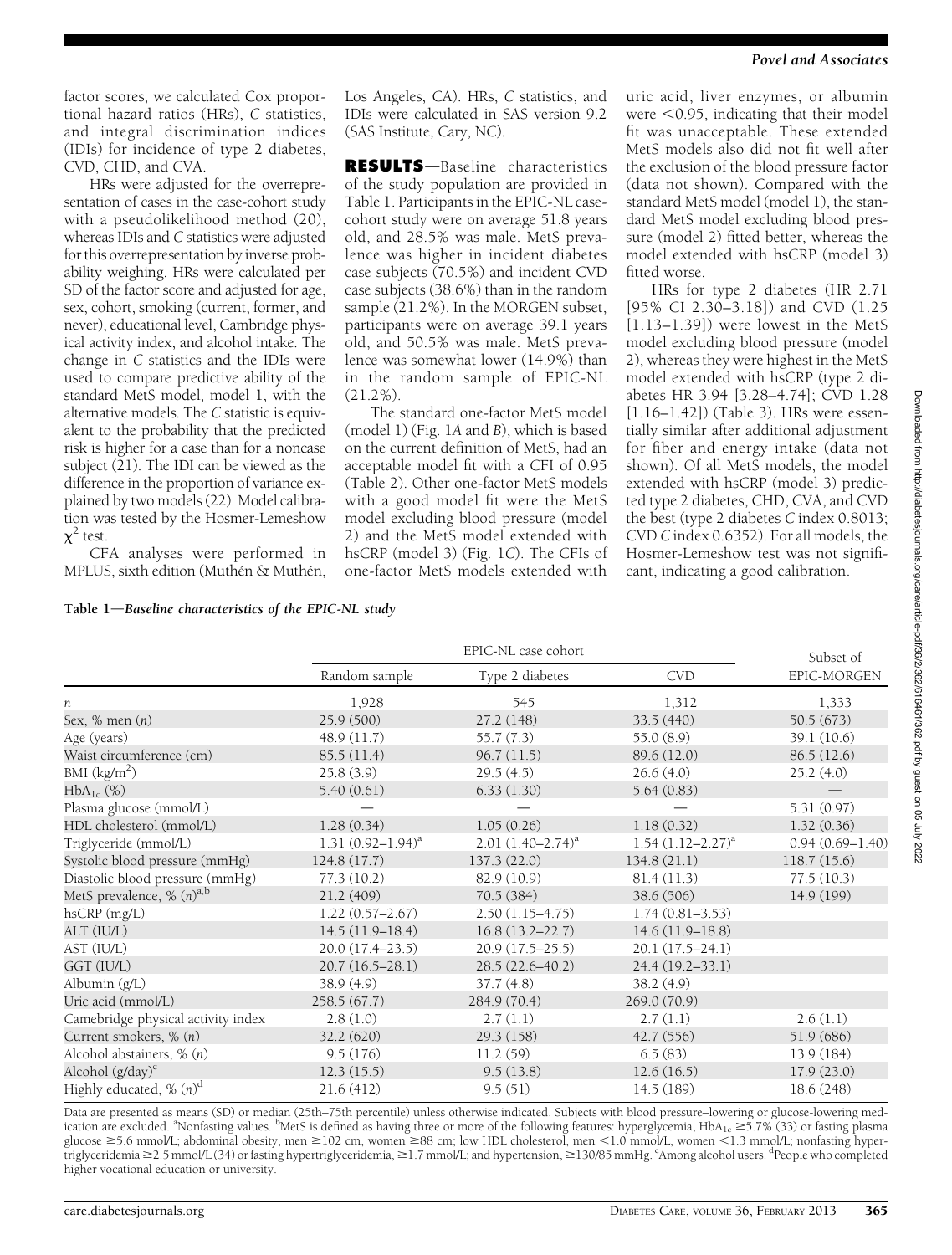Table 2—Model fit indices of several MetS models in the random sample of the EPIC-NL study and in a subset with participants of the MORGEN study

|                                                                                    |                  | Random sample EPIC-NL $(n = 1,928)$ |         |              |             | Subset of MORGEN $(n = 1,333)$ |                 |    |                  |              |             |      |
|------------------------------------------------------------------------------------|------------------|-------------------------------------|---------|--------------|-------------|--------------------------------|-----------------|----|------------------|--------------|-------------|------|
|                                                                                    |                  | df                                  | P       | <b>RMSEA</b> | <b>SRMR</b> | CFI                            |                 | df | $\boldsymbol{P}$ | <b>RMSEA</b> | <b>SRMR</b> | CFI  |
| Standard one-factor model (model 1)                                                | 150.2            |                                     | < 0.001 | 0.10         | 0.045       | 0.95                           | 56.0            |    | < 0.001          | 0.07         | 0.039       | 0.98 |
| Model $1 -$ blood pressure (model 2)                                               | 43.1             | $\mathbf{2}$                        | < 0.001 | 0.10         | 0.040       | 0.95                           | 2.2             |    | 0.34             | 0.01         | 0.01        | 1.00 |
| Model 1 + hsCRP (model 3)                                                          | 163.3            | 12                                  | < 0.001 | 0.08         | 0.040       | 0.95                           |                 |    |                  |              |             |      |
| Model 1 + uric acid (model 4)                                                      | 289.4            | 12                                  | < 0.001 | 0.11         | 0.059       | 0.92                           |                 |    |                  |              |             |      |
| Model $1 +$ liver enzymes (model 5)                                                | 440.5            | 24                                  | < 0.001 | 0.10         | 0.056       | 0.92                           |                 |    |                  |              |             |      |
| Model $1 +$ albumin (model 6)                                                      | 665.2            | 12                                  | < 0.001 | 0.09         | 0.168       | 0.80                           |                 |    |                  |              |             |      |
| Difference (model $2 -$ model 1)                                                   | $-107.1^{\circ}$ | 5.                                  | < 0.001 |              |             |                                | $-53.8^{\circ}$ | 5  | < 0.001          |              |             |      |
| Difference (model $3$ – model 1)                                                   | 13.1             | 5                                   | 0.03    |              |             |                                |                 |    |                  |              |             |      |
| Difference (model $4$ – model 1)                                                   | 139.2            | 5.                                  | < 0.001 |              |             |                                |                 |    |                  |              |             |      |
| Difference (model $5 -$ model 1)                                                   | 290.3            | 17                                  | < 0.001 |              |             |                                |                 |    |                  |              |             |      |
| Difference (model $6$ – model 1)                                                   | 515.0            | 5.                                  | < 0.001 |              |             |                                |                 |    |                  |              |             |      |
| <sup>2</sup> Abenduas coluna que una das polonidas significação a faz <sup>2</sup> |                  |                                     |         |              |             |                                |                 |    |                  |              |             |      |

<sup>a</sup>Absolute values are used to calculate significance of  $\chi^2$ .

**CONCLUSIONS**—We have examined the factor structure of MetS using CFA in two population-based study samples. The good model fit of the standard one-factor MetS model, representing the current definition, indicated that it is valid to compose one entity out of the traditional MetS features. When the standard MetS model

was extended with hsCRP, predictive ability for type 2 diabetes and CVD increased slightly, while model fit was still acceptable. In line with the results of previous CFA

#### Table 3-Predictive ability of several MetS models for type 2 diabetes and CVD

| blood pressure, included<br>Standard MetS model<br>with hsCRP, included features:<br>(reference), included features:<br>features: TG, HDL, HbA <sub>1c</sub> ,<br>TG, HDL, HbA <sub>1c</sub> , WC, SBP, DBP,<br>TG, HDL, HbA <sub>1c</sub> , WC, SBP, and DBP<br>and WC<br>and hsCRP<br>Diabetes $(n = 545)$<br>HR $(95\% \text{ CI})^{\text{a}}$<br>$3.58(3.05 - 4.20)$<br>$2.70(2.37-3.11)$<br>$3.77(3.21 - 4.42)$<br>HR $(95\% \text{ Cl})^{\text{b}}$<br>$3.70(3.09 - 4.42)$<br>$2.71(2.30-3.18)$<br>$3.94(3.28 - 4.74)$<br>$C$ index<br>0.7949<br>0.7539<br>0.8013<br>$C$ index change $(P)$<br>0.0064(0.0001)<br>$-0.0411 (< 0.0001)$<br>IDI (95% CI)<br>$-1.58(-1.89$ to $-1.28$ )<br>$0.34(0.25 - 0.44)$<br>0.36<br>P value Hosmer-Lemeshow<br>0.21<br>0.87<br>$CVD$ $(n = 1,312)$<br>HR (95% CI) <sup>a</sup><br>$1.31(1.20 - 1.43)$<br>$1.28(1.17-1.39)$<br>$1.33(1.22 - 1.46)$<br>HR $(95\% \text{ Cl})^{\text{b}}$<br>$1.26(1.14-1.40)$<br>$1.25(1.13 - 1.39)$<br>$1.28(1.16-1.42)$<br>$C$ index<br>0.6315<br>0.6153<br>0.6352<br>$C$ index change $(P)$<br>$-0.0162$ (<0.0001)<br>0.0037(0.01)<br>IDI (95% CI)<br>$-0.22$ ( $-0.28$ to $-0.20$ )<br>$0.07(0.04 - 0.09)$<br>P Hosmer-Lemeshow<br>0.76<br>0.94<br>0.95<br>$CHD (n = 956)$<br>HR $(95\% \text{ CI})^{\text{a}}$<br>$1.40(1.27-1.55)$<br>$1.37(1.24 - 1.52)$<br>$1.42(1.29 - 1.57)$ |                                   |                     | Standard MetS model minus | Standard MetS model extended |
|--------------------------------------------------------------------------------------------------------------------------------------------------------------------------------------------------------------------------------------------------------------------------------------------------------------------------------------------------------------------------------------------------------------------------------------------------------------------------------------------------------------------------------------------------------------------------------------------------------------------------------------------------------------------------------------------------------------------------------------------------------------------------------------------------------------------------------------------------------------------------------------------------------------------------------------------------------------------------------------------------------------------------------------------------------------------------------------------------------------------------------------------------------------------------------------------------------------------------------------------------------------------------------------------------------------------------------------------------------------|-----------------------------------|---------------------|---------------------------|------------------------------|
|                                                                                                                                                                                                                                                                                                                                                                                                                                                                                                                                                                                                                                                                                                                                                                                                                                                                                                                                                                                                                                                                                                                                                                                                                                                                                                                                                              |                                   |                     |                           |                              |
|                                                                                                                                                                                                                                                                                                                                                                                                                                                                                                                                                                                                                                                                                                                                                                                                                                                                                                                                                                                                                                                                                                                                                                                                                                                                                                                                                              |                                   |                     |                           |                              |
|                                                                                                                                                                                                                                                                                                                                                                                                                                                                                                                                                                                                                                                                                                                                                                                                                                                                                                                                                                                                                                                                                                                                                                                                                                                                                                                                                              |                                   |                     |                           |                              |
|                                                                                                                                                                                                                                                                                                                                                                                                                                                                                                                                                                                                                                                                                                                                                                                                                                                                                                                                                                                                                                                                                                                                                                                                                                                                                                                                                              |                                   |                     |                           |                              |
|                                                                                                                                                                                                                                                                                                                                                                                                                                                                                                                                                                                                                                                                                                                                                                                                                                                                                                                                                                                                                                                                                                                                                                                                                                                                                                                                                              |                                   |                     |                           |                              |
|                                                                                                                                                                                                                                                                                                                                                                                                                                                                                                                                                                                                                                                                                                                                                                                                                                                                                                                                                                                                                                                                                                                                                                                                                                                                                                                                                              |                                   |                     |                           |                              |
|                                                                                                                                                                                                                                                                                                                                                                                                                                                                                                                                                                                                                                                                                                                                                                                                                                                                                                                                                                                                                                                                                                                                                                                                                                                                                                                                                              |                                   |                     |                           |                              |
|                                                                                                                                                                                                                                                                                                                                                                                                                                                                                                                                                                                                                                                                                                                                                                                                                                                                                                                                                                                                                                                                                                                                                                                                                                                                                                                                                              |                                   |                     |                           |                              |
|                                                                                                                                                                                                                                                                                                                                                                                                                                                                                                                                                                                                                                                                                                                                                                                                                                                                                                                                                                                                                                                                                                                                                                                                                                                                                                                                                              |                                   |                     |                           |                              |
|                                                                                                                                                                                                                                                                                                                                                                                                                                                                                                                                                                                                                                                                                                                                                                                                                                                                                                                                                                                                                                                                                                                                                                                                                                                                                                                                                              |                                   |                     |                           |                              |
|                                                                                                                                                                                                                                                                                                                                                                                                                                                                                                                                                                                                                                                                                                                                                                                                                                                                                                                                                                                                                                                                                                                                                                                                                                                                                                                                                              |                                   |                     |                           |                              |
|                                                                                                                                                                                                                                                                                                                                                                                                                                                                                                                                                                                                                                                                                                                                                                                                                                                                                                                                                                                                                                                                                                                                                                                                                                                                                                                                                              |                                   |                     |                           |                              |
|                                                                                                                                                                                                                                                                                                                                                                                                                                                                                                                                                                                                                                                                                                                                                                                                                                                                                                                                                                                                                                                                                                                                                                                                                                                                                                                                                              |                                   |                     |                           |                              |
|                                                                                                                                                                                                                                                                                                                                                                                                                                                                                                                                                                                                                                                                                                                                                                                                                                                                                                                                                                                                                                                                                                                                                                                                                                                                                                                                                              |                                   |                     |                           |                              |
|                                                                                                                                                                                                                                                                                                                                                                                                                                                                                                                                                                                                                                                                                                                                                                                                                                                                                                                                                                                                                                                                                                                                                                                                                                                                                                                                                              |                                   |                     |                           |                              |
|                                                                                                                                                                                                                                                                                                                                                                                                                                                                                                                                                                                                                                                                                                                                                                                                                                                                                                                                                                                                                                                                                                                                                                                                                                                                                                                                                              |                                   |                     |                           |                              |
|                                                                                                                                                                                                                                                                                                                                                                                                                                                                                                                                                                                                                                                                                                                                                                                                                                                                                                                                                                                                                                                                                                                                                                                                                                                                                                                                                              |                                   |                     |                           |                              |
|                                                                                                                                                                                                                                                                                                                                                                                                                                                                                                                                                                                                                                                                                                                                                                                                                                                                                                                                                                                                                                                                                                                                                                                                                                                                                                                                                              |                                   |                     |                           |                              |
|                                                                                                                                                                                                                                                                                                                                                                                                                                                                                                                                                                                                                                                                                                                                                                                                                                                                                                                                                                                                                                                                                                                                                                                                                                                                                                                                                              |                                   |                     |                           |                              |
|                                                                                                                                                                                                                                                                                                                                                                                                                                                                                                                                                                                                                                                                                                                                                                                                                                                                                                                                                                                                                                                                                                                                                                                                                                                                                                                                                              |                                   |                     |                           |                              |
|                                                                                                                                                                                                                                                                                                                                                                                                                                                                                                                                                                                                                                                                                                                                                                                                                                                                                                                                                                                                                                                                                                                                                                                                                                                                                                                                                              | HR $(95\% \text{ Cl})^{\text{b}}$ | $1.35(1.20 - 1.51)$ | $1.30(1.16 - 1.47)$       | $1.36(1.21 - 1.53)$          |
| $C$ index<br>0.6496<br>0.6336<br>0.6519                                                                                                                                                                                                                                                                                                                                                                                                                                                                                                                                                                                                                                                                                                                                                                                                                                                                                                                                                                                                                                                                                                                                                                                                                                                                                                                      |                                   |                     |                           |                              |
| $C$ index change $(P)$<br>$-0.0161 (< 0.0001)$<br>0.0022(0.16)                                                                                                                                                                                                                                                                                                                                                                                                                                                                                                                                                                                                                                                                                                                                                                                                                                                                                                                                                                                                                                                                                                                                                                                                                                                                                               |                                   |                     |                           |                              |
| IDI (95% CI)<br>$0.04(0.02 - 0.06)$<br>$-0.19(-0.23 \text{ to } -0.15)$                                                                                                                                                                                                                                                                                                                                                                                                                                                                                                                                                                                                                                                                                                                                                                                                                                                                                                                                                                                                                                                                                                                                                                                                                                                                                      |                                   |                     |                           |                              |
| P Hosmer-Lemeshow<br>0.88<br>0.95<br>0.96                                                                                                                                                                                                                                                                                                                                                                                                                                                                                                                                                                                                                                                                                                                                                                                                                                                                                                                                                                                                                                                                                                                                                                                                                                                                                                                    |                                   |                     |                           |                              |
| $CVA (n = 375)$                                                                                                                                                                                                                                                                                                                                                                                                                                                                                                                                                                                                                                                                                                                                                                                                                                                                                                                                                                                                                                                                                                                                                                                                                                                                                                                                              |                                   |                     |                           |                              |
| $1.11(0.98 - 1.25)$<br>$1.13(1.00-1.29)$<br>HR $(95\% \text{ CI})^{\text{a}}$<br>$1.07(0.95 - 1.21)$                                                                                                                                                                                                                                                                                                                                                                                                                                                                                                                                                                                                                                                                                                                                                                                                                                                                                                                                                                                                                                                                                                                                                                                                                                                         |                                   |                     |                           |                              |
| HR (95% CI) <sup>b</sup><br>$1.08(0.93 - 1.25)$<br>$1.04(0.90 - 1.19)$<br>$1.10(0.95 - 1.28)$                                                                                                                                                                                                                                                                                                                                                                                                                                                                                                                                                                                                                                                                                                                                                                                                                                                                                                                                                                                                                                                                                                                                                                                                                                                                |                                   |                     |                           |                              |
| $C$ index<br>0.5760<br>0.5603<br>0.5828                                                                                                                                                                                                                                                                                                                                                                                                                                                                                                                                                                                                                                                                                                                                                                                                                                                                                                                                                                                                                                                                                                                                                                                                                                                                                                                      |                                   |                     |                           |                              |
| $C$ index change $(P)$<br>$-0.0157$ (<0.0001)<br>0.0068(0.004)                                                                                                                                                                                                                                                                                                                                                                                                                                                                                                                                                                                                                                                                                                                                                                                                                                                                                                                                                                                                                                                                                                                                                                                                                                                                                               |                                   |                     |                           |                              |
| IDI (95% CI)<br>$-0.04$ ( $-0.05$ to $-0.02$ )<br>$0.02(0.01 - 0.03)$                                                                                                                                                                                                                                                                                                                                                                                                                                                                                                                                                                                                                                                                                                                                                                                                                                                                                                                                                                                                                                                                                                                                                                                                                                                                                        |                                   |                     |                           |                              |
| 0.68<br>P Hosmer-Lemeshow<br>0.83<br>0.90                                                                                                                                                                                                                                                                                                                                                                                                                                                                                                                                                                                                                                                                                                                                                                                                                                                                                                                                                                                                                                                                                                                                                                                                                                                                                                                    |                                   |                     |                           |                              |

HRs are presented per SD; IDIs are presented as % improvement. DBP, diastolic blood pressure; SBP, systolic blood pressure; TG, triglyceride; WC, waist circumference. <sup>a</sup>Adjusted for age, sex, and cohort. <sup>b</sup>Adjusted for age, sex, cohort, smoking (current, former, or none), education level, Cambridge physical activity index, and alcohol intake.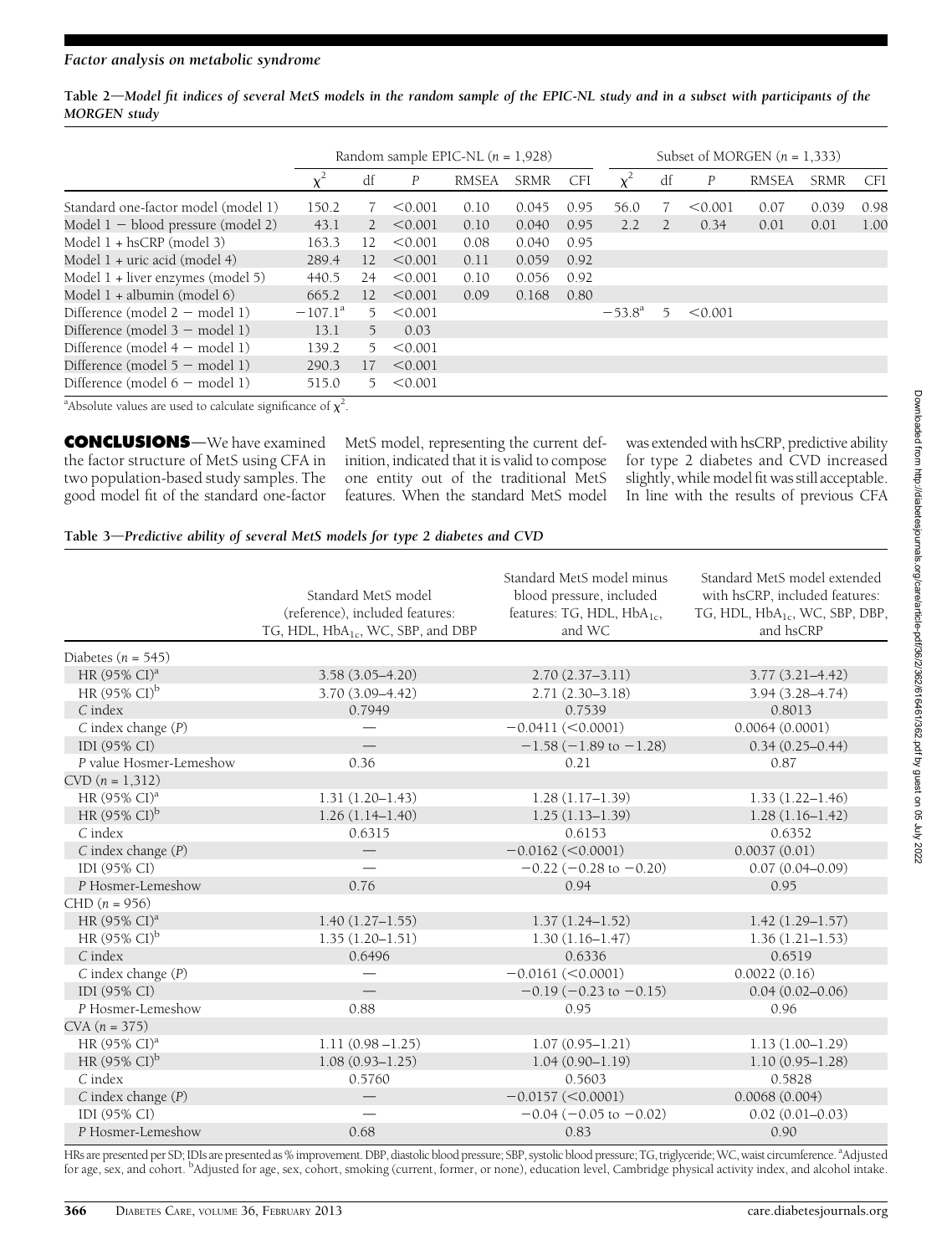studies (7–9), we found that it is valid to compose one entity, i.e., one factor out of the five traditional MetS features.

The model fit of a one-factor MetS model, composed of the traditional MetS features, was even better after exclusion of the blood pressure factor. This is consistent with other studies indicating that blood pressure is distinct from the other traditional MetS features, both from a physiological (23) and a statistical point of view. For example, blood pressure generally has the lowest factor loading in CFA MetS models (7–11). Furthermore, blood pressure is identified as a separate factor in most EFA studies (6). Although omitting the blood pressure factor improved model fit, it also considerably decreased the predictive ability for type 2 diabetes, CVA, and CHD. Since this predictive ability is of clinical relevance, removal of blood pressure from the MetS definition is questionable.

Of the one-factor MetS models extended with nontraditional MetS features, only the MetS model extended with hsCRP had an acceptable model fit. In 645 non-Hispanic whites or African Americans, an essentially similar MetS model also had a good model fit (8). In our data, the MetS model extended with hsCRP predicted type 2 diabetes, CVA, and CHD slightly better than the standard MetS model. In contrast to type 2 diabetes and CVA, the improvement in C index was not significant for CHD. This suggests that in our data, the improvement in C index for CVDs is mainly driven by the improvement for CVA. In two large prospective cohort studies, hsCRP added substantial prognostic information to MetS (24,25). Though our findings are in line with these previous studies, the addition of hsCRP to MetS was clinically relevant in the earlier reports but not in our study. The reason for this discrepancy might be explained by a difference in study population; e.g., in our study compared with the previous studies, hsCRP levels were lower. Part of the added predictive power of hsCRP may be explained by the association of hsCRP with insulin resistance and fibrinolysis. Both increase the risk of type 2 diabetes and CVD but are not included in the current definition of MetS (26).

In our study, the model fit of other one-factor MetS models extended with additional features, i.e., albumin, liver enzymes, or uric acid, was not acceptable. To the best of our knowledge, models extended with albumin or liver enzymes have not previously been studied. Our results are, however, in line with several EFA studies (24–27). Contrary to our results, among 410 Spanish participants a one-factor MetS model extended with uric acid had a very good model fit (CFI 0.99) (4). The relatively low factor loading of MetS features strongly associated with uric acid, such as glucose (28), may explain the bad model fit of the model extended with uric acid in our data.

The strength of our study was the hypothesis-driven CFA approach, which we used to compare the model fit of a standard MetS model with several modified MetS models. Results of CFA studies are generally much more reproducible than results of EFA studies. Furthermore, we tested the model fit of the MetS models in two relatively large study samples, and results were very similar. We have adjusted the HRs for several lifestyle factors. As the HRs were similar before and after adjustment, the confounding effect of these lifestyle factors was probably small. The use of nonfasting triglycerides and  $HbA_{1c}$  instead of the conventional MetS features, i.e., fasting triglycerides and glucose, in the EPIC-NL case-cohort study may have affected model fit. As postprandial triglyceride levels are more strongly correlated with the other MetS features than fasting triglyceride levels (29), the use of postprandial triglycerides levels may have improved model fit and increased the factor loadings of the lipid factor in the EPIC-NL case-cohort. In contrast, for most MetS features the correlations with  $HbA_{1c}$  and fasting plasma glucose were similar in 160 EPIC-NL participants with both measurements available. Only the correlation of waist circumference and  $HbA_{1c}$  was weaker than the correlation of waist circumference and fasting plasma glucose. This weak correlation resulted in a relative low factor loading for the glucose factor (based on  $HbA_{1c}$ ) and perhaps in somewhat lower model fit. However, although nonfasting triglycerides and  $HbA_{1c}$  were used in the EPIC-NL case-cohort study, conclusions regarding model fit in the EPIC-NL case-cohort study were similar to the MORGEN subset in which fasting plasma glucose and triglycerides were used. Compared with fasting plasma glucose, HbA1c predicts type 2 diabetes and possibly also CVD better (30,31). Therefore, inclusion of  $HbA_{1c}$  instead of fasting glucose in the EPIC-NL MetS models has most likely increased predictive ability. However, as this applies to all MetS models, the comparisons between the different MetS models would probably have

yielded similar conclusions if fasting plasma glucose had been included. Moreover, as fasting plasma glucose levels were not available, we may have missed some undiagnosed type 2 diabetes cases. Underestimation of diabetic cases may have weakened the associations with diabetes we found in EPIC-NL. The participants  $(-7%)$  we excluded from the EPIC-NL case-cohort owing to missing blood samples had on average a 1.1  $\text{kg/m}^2$  higher BMI. As the correlations between waist circumference and other MetS features were slightly higher in the group with missing blood samples, exclusion of these participants may have resulted in somewhat lower factor loadings for the waist circumference factor. Additionally, the two datasets we used were not completely independent, as 133 subjects were present both in the EPIC-NL case-cohort study and in the MORGEN subset. However, when we excluded these 133 participants from the MORGEN subset, results were essentially similar. Finally, in order to be able to estimate model fit of the MetS model excluding blood pressure, we fixed the error variance of waist circumference in this model to one. This fixation has probably worsened the model fit. Therefore, we may have underestimated the improvement in model fit obtained by deleting the blood pressure factor.

In conclusion, it is valid to compose out of the traditional MetS features one entity and consequently to view MetS as a single disorder. A model additionally including hsCRP still represented a single entity and predicted type 2 diabetes, CVA, and CHD somewhat better than a MetS model with only the traditional features. CFA MetS models, like ours, including the traditional MetS features and possibly hsCRP may be used as the basis to develop a new continuous MetS definition with differential weights for the different MetS features, using an approach described by Hillier et al. (32).

Acknowledgments-No potential conflicts of interest relevant to this article were reported.

C.M.P. researched data, contributed to the discussion, and wrote the manuscript. J.W.B., Y.T.v.d.S., M.E.T.D., A.M.W.S., and W.M.M.V. contributed to the discussion and reviewed the manuscript. E.J.M.F. and J.M.A.B. researched data, contributed to the discussion, and reviewed the manuscript. C.M.P. is the guarantor of this work and, as such, had full access to all the data in the study and takes responsibility for the integrity of the data and the accuracy of the data analysis.